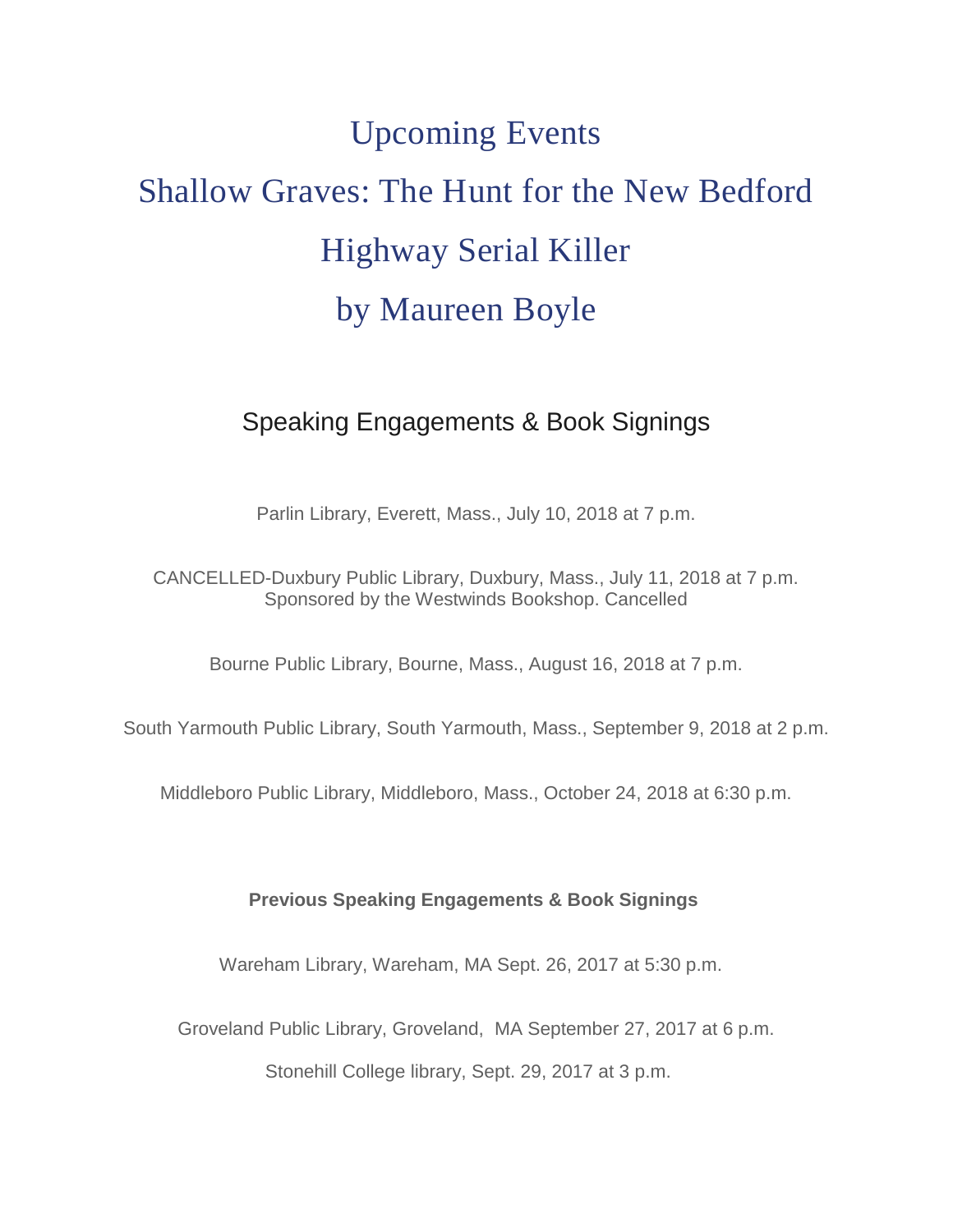Tufts Library in Weymouth, MA Oct. 5, 2017 at 7 p.m. Barnes and Noble in Framingham, MA, Oct. 19, 2017 at 7 p.m. Titcomb's Bookshop in East Sandwich, MA, Oct. 21, 2017 at 2 p.m. Books on the Square in Providence, RI, Oct. 26, 2017 at 7 p.m. Barnes and Noble in Burlington, MA, Oct. 28, 2017 at 1 p.m.

Boston Public Library, Nov. 2, 2017 at 6 p.m.

Acushnet Public Library, Acushnet MA Nov. 4, 2017 at 12:30 p.m. Partners Village Bookstore, Westport, MA, Nov. 5, 2017 at 4 p.m.

Savoy Bookshop & Cafe, Westerly, RI, Nov.7, 2017 at 6:30 p.m. Carver Library, Carver MA, Nov. 8, 2017 at 6:30 p.m.

Turner Free Library, Randolph, MA, Nov. 13, 2017 at 7 p.m.

Elizabeth Taber Library Music Hall, Marion, MA , Nov. 16 at 7 p.m.

Barnes and Noble in North Dartmouth, MA, Nov. 17, 2017 at 7 p.m.

Barnes and Noble in Saugus, MA, Nov. 18, 2017 at 2 p.m.

Private Event in New Bedford, Mass., on Nov. 26, 2017 at 2 p.m.

Raynham Community Cable, Nov. 30, 2017 at 6 p.m. at the South School, 305 South Street East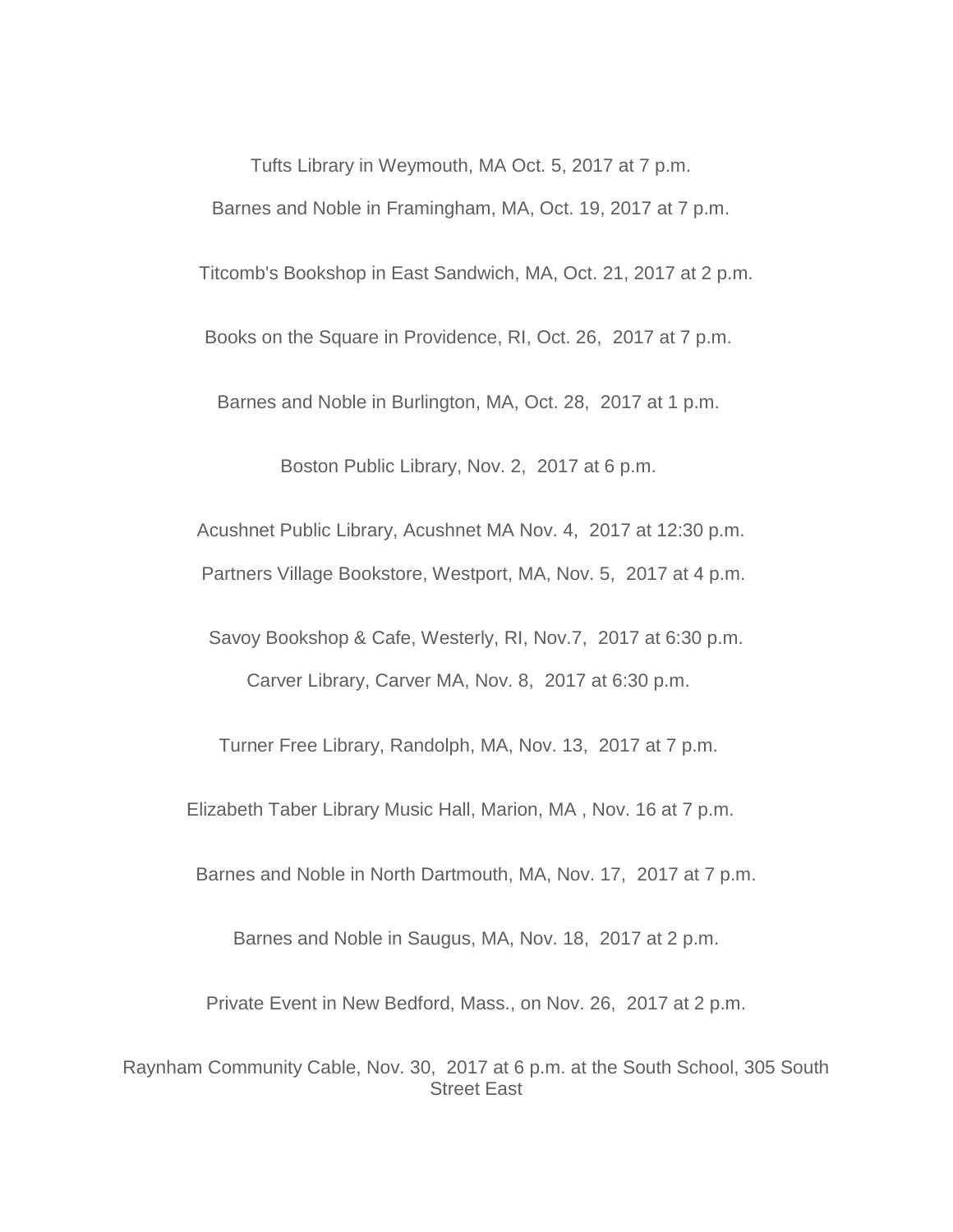Annie's Book Stop, Dec. 2, 2017 at 11 a.m.

Millicent Public Library, Fairhaven, Mass, 2017 10 a.m.-2 p.m.

Raynham Public Library, Dec. 10, 2017 at 2 p.m.

Barnes and Noble Middletown, RI Dec. 17, 2017 at 11 a.m.

Annie's Book Stop, Worcester, Mass., January 6, 2018 at 1 p.m.

New Bedford Downtown Public Library, New Bedford, MA, on January 13, 2018 at 3 p.m.

Scituate Public Library, Scituate, Mass., January 14, 2018 at 2 p.m.

Falmouth Public Library, Falmouth, Mass., January 27, 2018 at 3 p.m.

Southworth Library, Dartmouth, Mass., February 3, 2018 at 7 p.m.

Westwood Public Library, Westwood, Mass., February 8, 2018 at 7 p.m.

\*\*\*\*POSTPONED DUE TO PARKING BAN Parlin Memorial Library, Everett, Mass., March 14, 2018 at 7 p.m. TO BE RESCHEDULED\*\*\*\* TBA\*\*

Hingham Public Library, Hingham, Mass., March 15, 2018 at 7 p.m.

Falmouth Museum, Falmouth, Mass., March 24, 2018 at 2 p.m.

Ames Public Library, Easton, Mass., March 28, 2018 at 6:30 p.m.